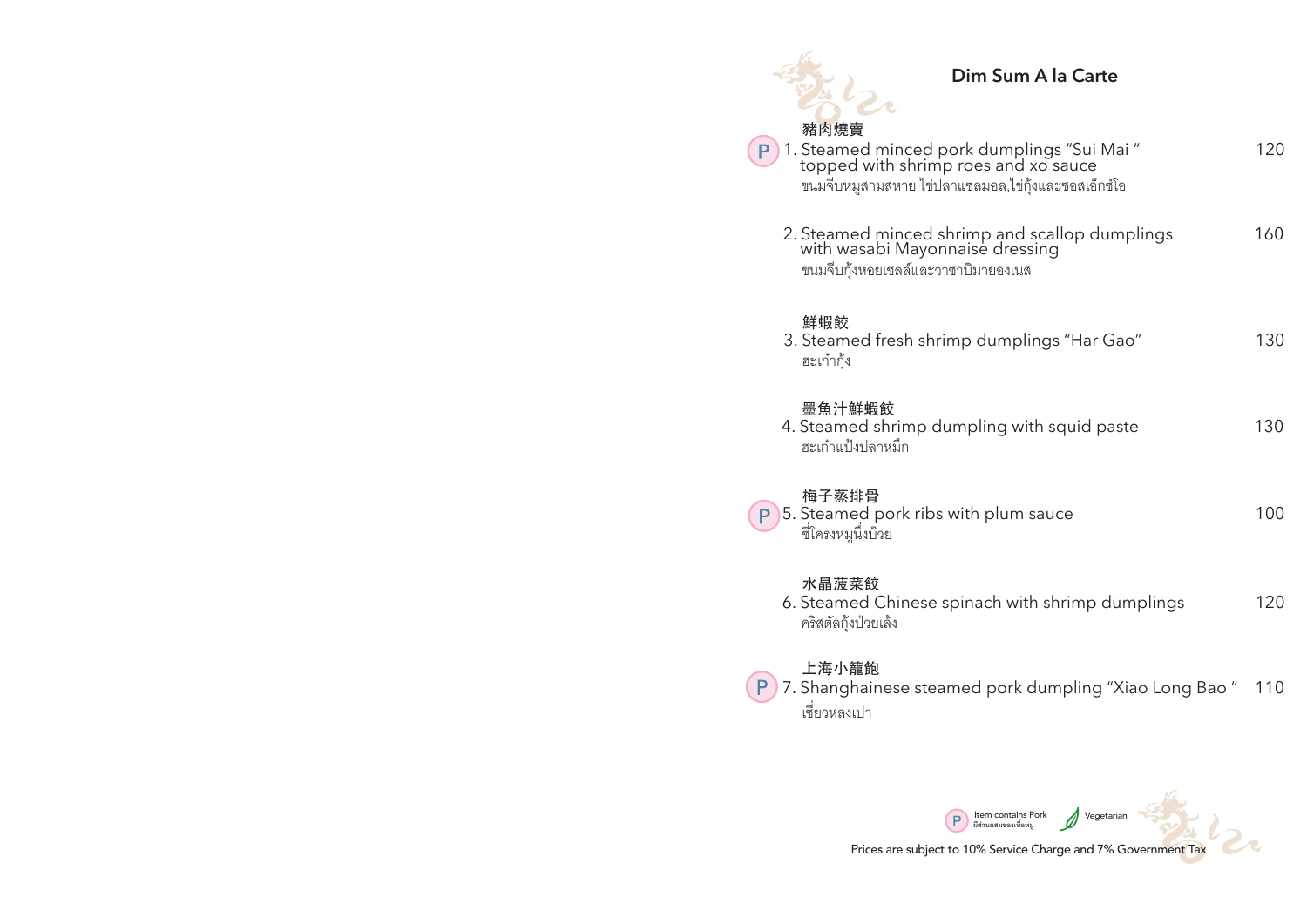

## **Dim Sum A la Carte**

### 鮮蝦蟹柳魚卷

เนื้อปลาม้วนปูอัดและกุ้งนึ่งวุ้นเส้นซอสซีอิวขิงต้นหอม 8. Steamed garoupa rolls filled with prawn 130 and crab stick in ginger and spring onion soy sauce

#### 三文魚籽鳳眼帶子餃

| 9. Steamed Shrimp and scallop dumpling with salmon roe | 210 |
|--------------------------------------------------------|-----|
| ขนมจีบกุ้งหอยเชลล์ไข่ปลาแซลมอล                         |     |

### 香蘭葉鮮蝦餃

| 10. Pandan prawn dumplings "Har Gao" | 130 |
|--------------------------------------|-----|
| ฮะเก๋ากุ้งใบเตย                      |     |

## 素菌粉果

|               | $\mathscr{D}$ 11. Steamed vegetable and nut dumplings | 100 |
|---------------|-------------------------------------------------------|-----|
| ฝันโก๋ต้จิวเจ |                                                       |     |

# 水晶野菌黑松露餃

| 12. Steamed Vegetable and wild mushroom dumplings | 130 |
|---------------------------------------------------|-----|
| with black truffle sauce                          |     |
| เกี้ยวเห็ดเจซอสทัฟเฟิล                            |     |

## 蜜汁叉燒飽

| 13. Steamed BBQ pork buns |  |
|---------------------------|--|
| ซาลาเปาหมูแดงนิ่ง         |  |

#### 流沙奶黃飽

14. Steamed custard Lava buns 120 ซาลาเปาลาวาไสคัสตารด

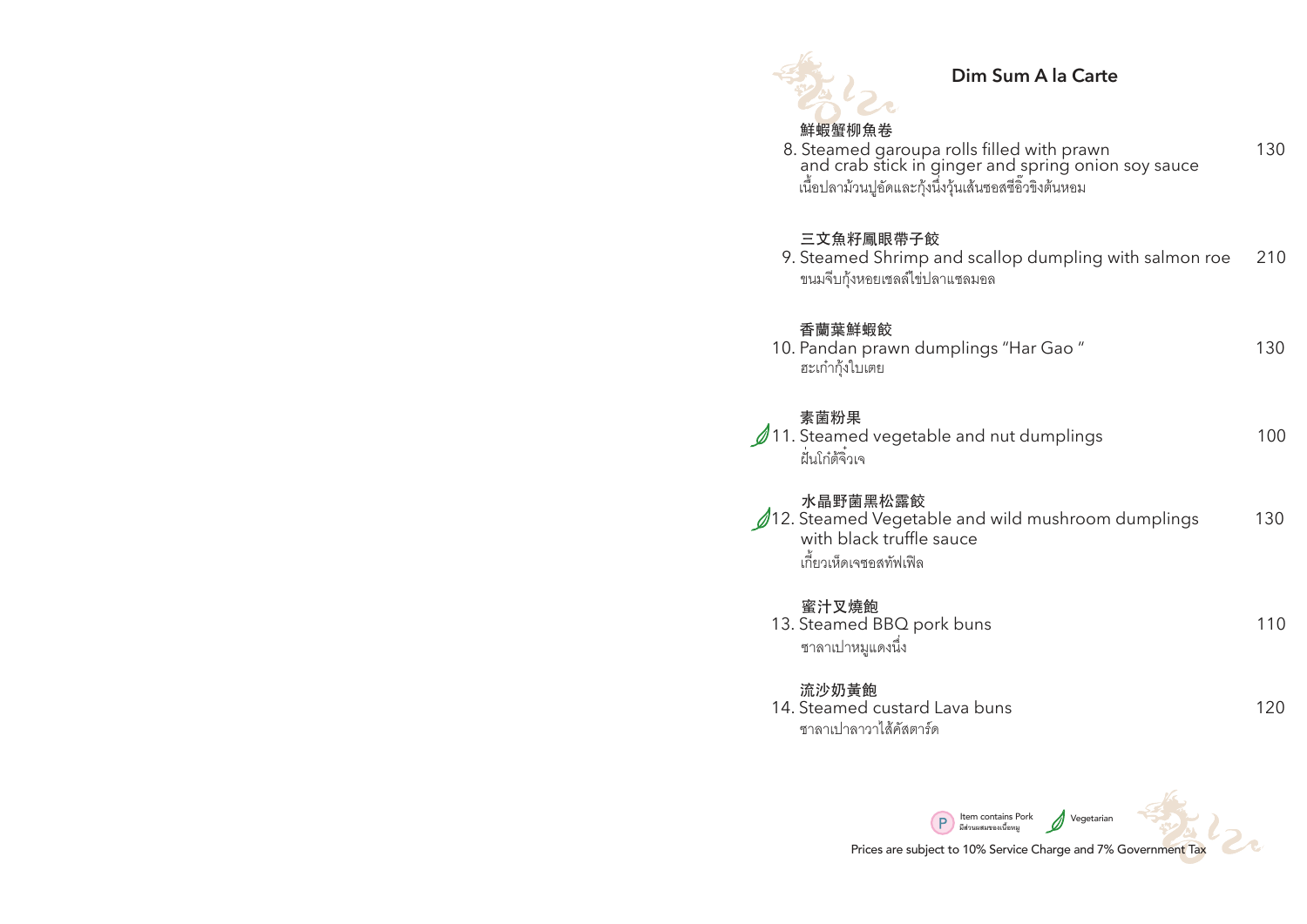### **Dim Sum A la Carte**

| 冬菰素菌飽<br>15. Steamed mixed mushroom bun<br>ซาลาเปาเห็ดรวมมิตร                                                   | 110 |
|-----------------------------------------------------------------------------------------------------------------|-----|
| 鮮蝦腸粉<br>16. Steamed rice flour rolls filled with shrimp<br>ก๋วยเตี๋ยวหลอดกุ้ง                                   | 130 |
| 香茜叉燒腸粉<br>17. Steamed rice rolls filled with BBQ pork<br>P<br>ก๋วยเตี๋ยวหลอดหมูแดง                              | 120 |
| 春風得意腸<br>18. Steamed rice flour rolls filled with crispy spring roll<br>ก๋วยเตี่ยวหลอดแป้งกรอบปูอัด             | 130 |
| 紅油三文魚<br>19. Deep fried salmon with chili curry paste<br>ปลาแซลมอลทอดพริกแกง                                    | 150 |
| 沙拉炸蝦丸<br>20. Deep fried shrimp balls with mayonnaise<br>ลูกชิ้นกุ้งทอดมายองเนส                                  | 120 |
| 煎臘味蘿蔔糕<br>21. Pan fried turnip cake with Chinese sausage<br>and dried shrimp<br>ขนมผักกาดกุ้งแห้งกุนเชียงเจี่ยน | 100 |

Item contains Pork Vegetarian **มีสวนผสมของเนื้อหมู**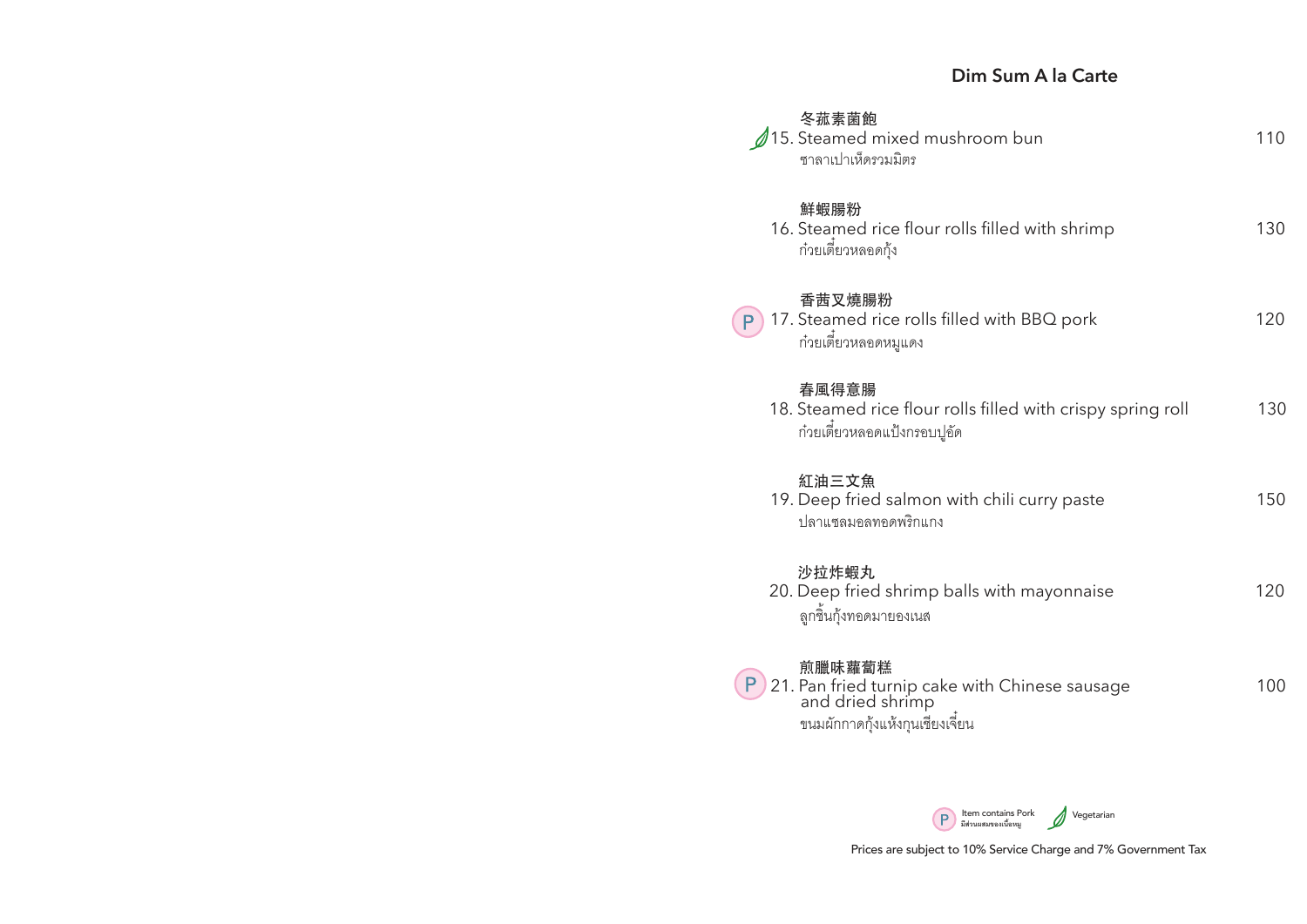| XO醬炒蘿蔔糕<br>22. Sautéed turnip cake with xo sauce<br>ขนมผักกาดทอดซอส XO                                         | 128 |
|----------------------------------------------------------------------------------------------------------------|-----|
| 煎韭菜餃<br>23. Pan fried chive dumplings with shrimps<br>กุ้ยช่ายกุ้งเจี่ยน                                       | 120 |
| 蜂巢炸芋角<br>24. Crispy taro with minced pork, chicken<br>and cheddar cheese<br>P<br>เผือกทอดไส้หมู กุ้ง เชดด้าชีส | 120 |
| 天鵝酥<br>25. Baked duck pie with mushrooms<br>พายเป็ดเห็ดหอม                                                     | 120 |
| 牛油果鲜蝦春卷<br>26. Deep fried shrimp spring rolls with avocado<br>ปอเปี้ยะกุ้งอโวคาโด้                             | 120 |
| 炸鮮蝦腐皮卷<br>27. Pan fried homemade bean card skin rolls<br>with shrimp filling<br>ฟองเต้าหู้ทอดไส้กุ้ง           | 120 |
| 象形南瓜果<br>28. Deep fried pumpkin dumplings with custard<br>ฟักทองทอดไส้คัสตาร์ด                                 | 120 |

Item contains Pork Vegetarian **มีสวนผสมของเนื้อหมู**